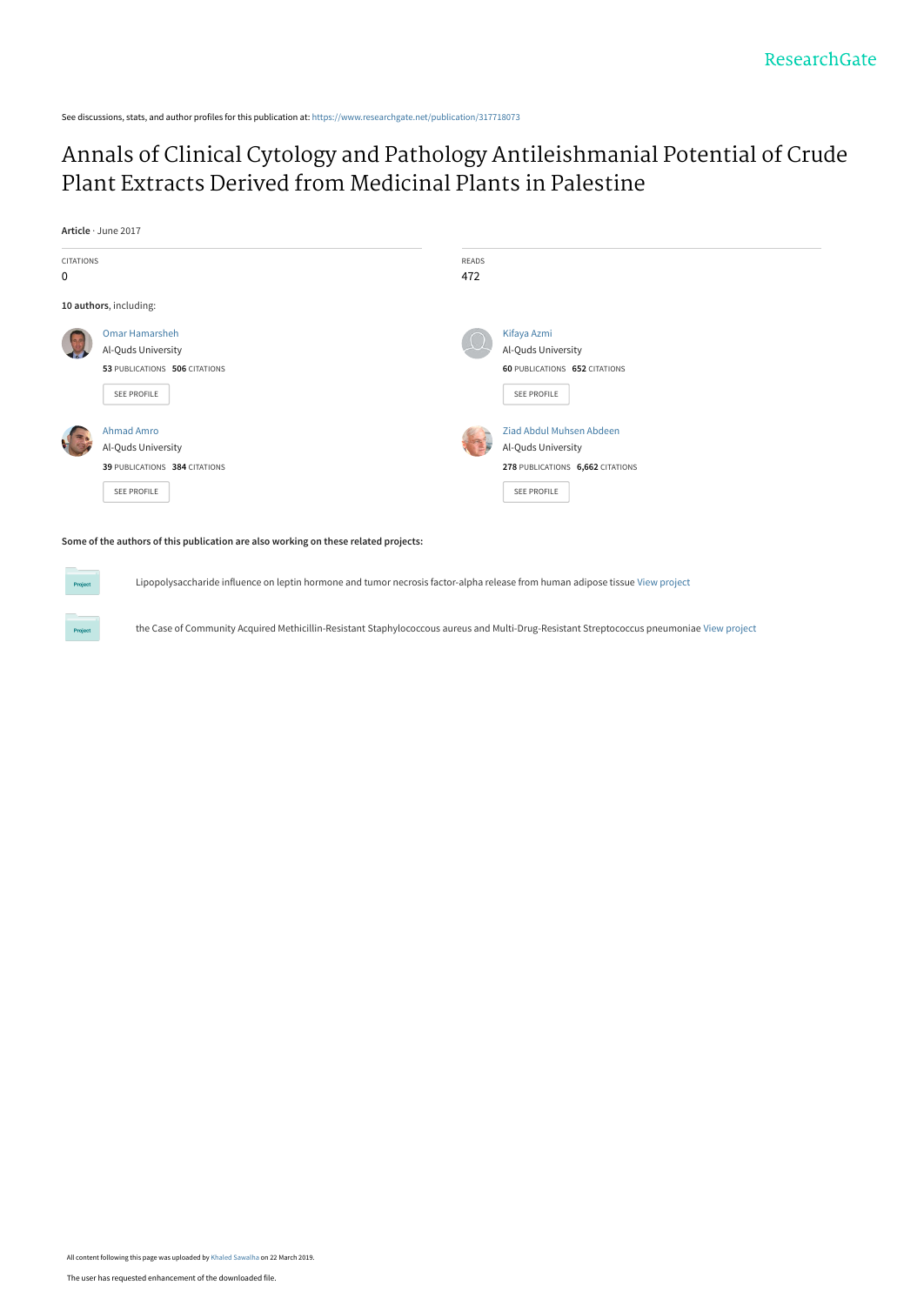#### **Short Communication**

# Antileishmanial Potential of Crude Plant Extracts Derived from Medicinal Plants in Palestine

**Omar Hamarsheh1,5, Kifaya Azmi2,5, Ahmad Amro3,5, Martina**  Schultheis<sup>4</sup>, Ziad Abdeen<sup>5</sup>, Rebuma Firdessa<sup>4</sup>, Khaled Sawalha<sup>1</sup>, Fuad Al-Rimawi<sup>6</sup>, Reem Yaghmour<sup>1</sup>, and Heidrun Moll<sup>1</sup>

 *Department of Biological Sciences, Al-Quds University, Palestine Department of Biochemistry and Molecular Biology, Al-Quds University, Palestine Faculty of Pharmacy, Al-Quds University, Palestine Institute of Molecular Infection Biology, University of Würzburg, Germany Al-Quds Nutrition and Health Research Institute, Al-Quds University, Palestine Department of Chemistry, Al-Quds University, Palestine*

# **Annals of Clinical Cytology and Pathology**

#### **\*Corresponding author**

Heidrun Moll, Institute of Molecular Infection Biology, University of Würzburg, Josef-Schneider-Str. 2/ D15, 97080 Würzburg, Germany, Tel: 490-931-318-2627; Email: heidrun.moll@uni-wuerzburg.de

**Submitted:** 23 May 2017

**Accepted:** 09 June 2017

**Published:** 12 June 2017

**ISSN:** 2475-9430

**Copyright**

© 2017 Moll et al.

 **OPEN ACCESS** 

#### **Keywords**

- • Antileishmanial therapy
- *• Leishmania major*
- • Medicinal plants
- Palestine

#### **Abstract**

Herbal and traditional medicine is commonly and widely used in Palestine. There has been no ethno pharmacological study to document the usefulness of traditional or medicinal plants from Palestine against leishmaniasis, a spectrum of severe parasitic diseases that occur worldwide and is caused by protozoa of the genus *Leishmania*. The aim of the present study was to collect and analyze some of the traditionally used medicinal plants from Palestine against *Leishmania major* parasites that cause cutaneous leishmaniasis.

Plant materials were collected during spring and summer of the year 2011, identifed and the voucher numbers were kept at Al-Quds University Gardens (AQUG). The whole plant (except roots), fowers, fruits or seeds were collected, washed with distilled water, air dried in the shade for 20 days and then powdered in an electric grinder. For each plant species, alcoholic and dimethyl sulfoxide extracts were tested *in vitro* against *L. major* promastigotes and their antileishmanial activities were evaluated by Alamar Blue bioassay.

Twenty plant species belonging to14 families were examined for their *in vitro* anti-parasitic effect against *L. major.* Among the total crude extracts tested; five were found to have various levels of activities (20%), some extracts having significant antileishmanial activity with IC<sub>50</sub> values ranging from 8.83 to 100 µg/mL. The most active crude extracts were from the shoots of *Artemisia inculta* and *Malva sylvestris* with activity of 84.1%, IC<sub>5</sub> = 8.8 µg/mL. And 90.1%,  $IC_{50} = 19.5 \mu g/mL$  respectively.

The results demonstrate that the crude extracts of *Artemisia inculta and Malva sylvestris* showed promising antileishmanial activity, further and extensive studies should be carried out; particularly bio-guided fractionation to identify the active fraction and further chemical characterization of structure

#### **ABBREVIATIONS**

AQUG: Al-Quds University Gardens; DMSO: Dimethyl Sulfoxide; EtOH: Ethanol; FBS: Fetal Bovine Serum; PBS: Phosphate Buffered Saline;  $IC_{50}$ : 50% Inhibitory Concentration

#### **INTRODUCTION**

Through much of human history, plants have been used in medical treatments; such traditional medicine is still widely practiced today. Moreover, a huge number of novel drug components have been isolated from natural plant sources, where many of these plants and their extracts were used in traditional medicine [1,2]. This natural secretes, in the form of herbal remedies, could be explored based on information collected from local residents and traditional practitioners in different parts of the world [3-5]. Investigations carried out on folk medicinal plants with a potential of being curative have provided many clinical drugs for various infectious diseases. It has been reported that many plant-derived compounds

regarded as important drugs currently in use, the majority of these compounds were derived from traditional medicines [6-9]. Leishmaniasis is a disease caused by different species of *Leishmania* parasites and is transmitted by the bite of a female phlebotomine sand fly. Depending on the parasite species, three different forms of the disease existed, ranging from the mild self-limiting cutaneous form, but causing disfigurement of the skin and lifelong scars, to more severe and life threatening mucucocutaneous and visceral forms. Leishmaniasis is a disease with a large worldwide distribution, endemic in 98 countries where about 1/3 of the cutaneous cases occur in the Americas, the Mediterranean basin and western Asia with 70-75% of the cases registered in Afghanistan, Algeria, Colombia, Brazil, Iran, Syria, Ethiopia, Costa Rica, Peru and northern Sudan [10]. Incidence of the disease is increasing worldwide due to the expansion of international travel, especially among countries that are at war and/or where there are no effective vaccines for humans [11,12]. Additional problems are the emergence of strains resistant to

*Cite this article: Hamarsheh O, Azmi K, Amro A, Schultheis M, Abdeen Z, et al. (2017) Antileishmanial Potential of Crude Plant Extracts Derived from Medicinal Plants in Palestine. Ann Clin Cytol Pathol 3(4): 1065.*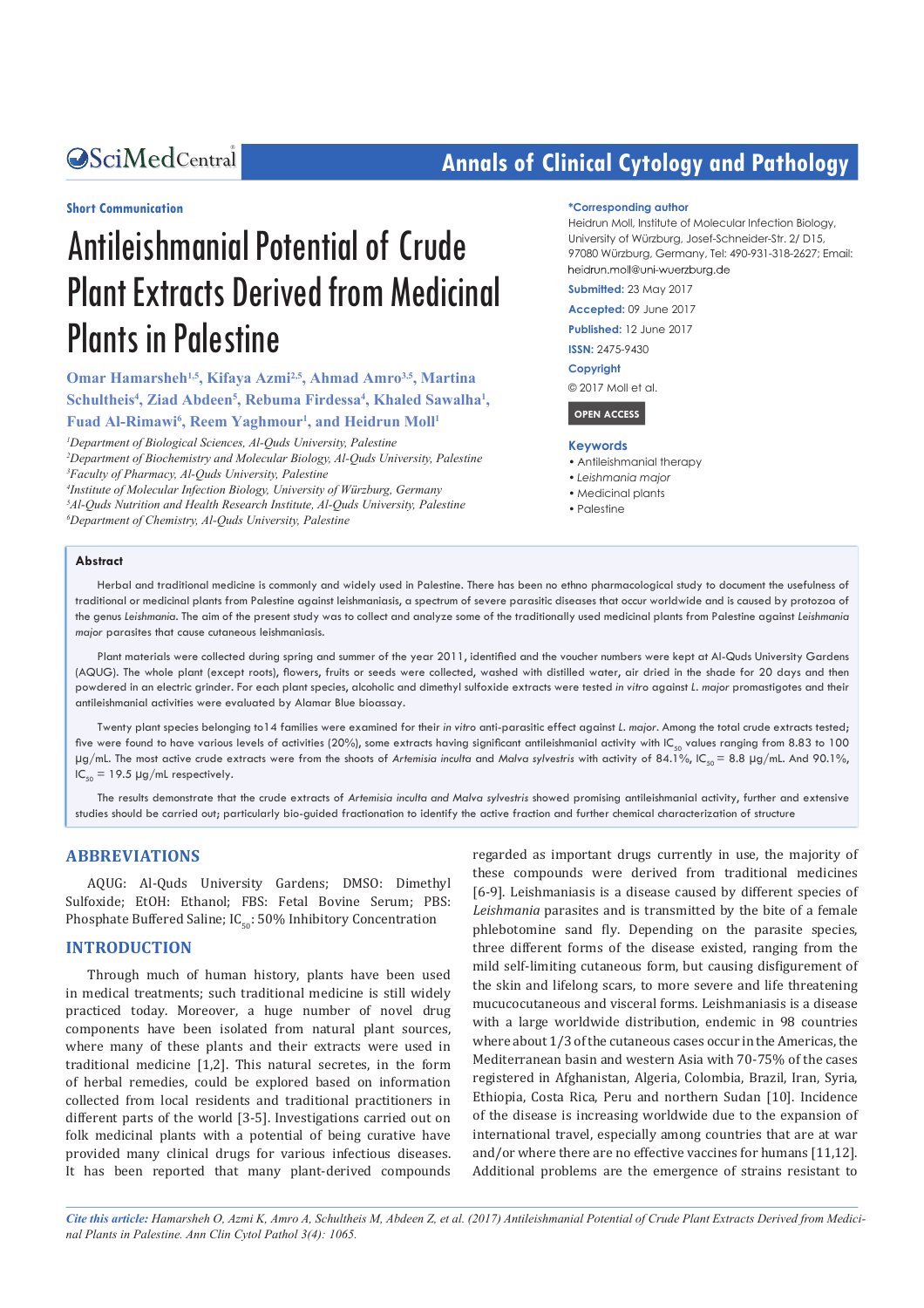first-line drugs as well as increasing cases of co-infection with HIV/AIDS [13-16].

Chemotherapy of parasitic diseases including leishmaniasis is still challenging, the drug efficacy is mostly limited by the inability of the pharmaceuticals to reach its target in a sufficient concentration and for a sufficient duration*.* The available drugs currently in use for the treatment of leishmaniasis include the followings: pentavalent antimonials; N-methylglucamine and antimoniate are considered the first-line treatment and, as a second option, amphotericin B or pentamidine. However, these drugs are disadvantaged by emergence of resistant parasites, parenteral administration, lethal side effects, high price and low availability especially in low-income and developing countries. The absence of vaccines and other effective prophylactic measures indicates the need for new therapies against leishmaniasis to cure people in endemic areas. Natural products of plant origin are potential preparations have been used for centuries to treat empirically parasitic diseases including leishmaniasis for people around the world which stimulating clinical and laboratory research [17,18].

Palestine is distinguished for its availability of medicinal plants because of the unique geographical location and biodiversity; these plants have been used for a long period of time to treat various illnesses. The Palestinian mountains are rich in plant species; about 2953 species are found with more than 700 species being mentioned in published ethnobotanical data as medicinal herbs or as botanical pesticides [19-21].

In the present study, we investigated the *in vitro* antileishmanial activity of crude extracts from 20 medicinal plants from various regions in Palestine. These plants were used by the local people to treat many infectious diseases and have never evaluated for their activity against *Leishmania* parasites

#### **MATERIALS AND METHODS**

#### **Selection and collection of plant materials**

The list of medicinal plants in Palestine was reviewed with the aid of local traditional practitioners and botanists. Literature survey has been performed for specific reports on traditional, medical and therapeutic importance of Palestinian medicinal plants. Plant names were selected based on information available in the literature about their anti-leishmanial, anti-protozoal, antiparasitic, antimicrobial or anti-oxidant activities, other plants were selected based on their uses in the Palestinian traditional medicine to treat bacterial, fungal or parasitic infections. Plant materials were collected during spring and summer of the year 2011, identified by a botanist and the voucher numbers were kept at Al-Quds University Gardens (AQUG) and available upon request. Based on the traditional reports on the plant part used medicinally [17,22,23], the whole plant (except roots), flowers, fruits or seeds were collected, washed with distilled water, air dried in the shade for 20 days and then powdered in an electric grinder. The list of plant names used in this study can be found in Table (1).

#### **Preparation of the crude extracts**

Aqueous and organic extractions were done for each plant; each powdered plant material was extracted by maceration of

plant powder in absolute ethanol and dimethyl sulfoxide (DMSO) separately for 72 hours at room temperature with gentle shaking. The quantity of solvent used for each extraction was 10 times the quantity of plant material. The filtrate obtained through Whatman No. 1 filter paper was concentrated under reduced pressure in a rotary evaporator at 30 ºC. The extraction yields were calculated and the plant crude materials were dissolved in their respective solvents to a concentration of 160 mg/mL. All crudes were kept at room temperature and protected from light until further processing.

#### **Preparation of** *Leishmania major* **promastigotes**

Promastigotes of *L. major*  $(1 \times 10^6 \text{ parasites/well})$  were cultured in micro plates with 96 wells (Corning) containing Schneider's medium with 10% heat inactivated fetal bovine serum (FBS), 100 IU/mL. Penicillin and 100 μg/mL. streptomycin. Promastigotes were then washed 3 times with phosphatebuffered saline (PBS) by centrifugation at 1500 rpm for 10 min at room temperature.

#### *In vitro* **test for anti-leishmanial activity**

The *in vitro* test was performed using Alamar Blue bioassay [24] and it includes the following: cultured promastigotes at the log phase  $(1 \times 10^6 \text{ parasites/mL})$  were seeded in 125 µl Schneider's medium in 96-well flat-bottom micro-plate, and then, 1 μl of each crude extract dissolved in DMSO and EtOH were mixed separately in 124 μl culture medium and transferred into the well. The final concentration of EtOH and DMSO was less than  $0.1\%$  (v/v) as this concentration will not affect the parasite growth rate, mobility and morphology*.* Amphotericin B (0.5 μg/ mL.) was used as drug positive control while parasites only in culture media were used as growth control. Negative control was cultured in media only. Each crude extract was tested in triplicate. The micro plate was incubated at 26°C in 5% CO<sub>2</sub> for 24 h in which 10% Alamar Blue (Sigma) was added to each well and the plates were incubated at 26°C for another 24 h. Optical density values (test wavelength 450 nm; reference wavelength 630 nm) were measured using a micro plate reader. The decrease of fluorescence (which indicated inhibition) was expressed as the percentage of the fluorescence of the control cultures.

#### **Determination of the 50% effective concentration**   $(IC_{50})$

The IC $_{50}$  values at the 95% confidence interval were calculated using sigmoid dose-response curves (Graph Pad Prism version 5.01 software Inc., San Diego, CA)

#### **Phytochemical analysis**

The crude extracts that have anti-leishmanial activity were screened for the presence of different phytochemicals; alkaloids, anthocyanins and betacyanin, quinones, flavonoids, phenols, saponins, tannins, sterols, triterpenoids, terpenoids and acids, following the standard methods of analysis [25-27]

#### **RESULTS**

Twenty plant species belonging to14 families were examined for their *in vitro* antiparasitic effect against *L. major* using the Alamar Blue bioassay method. Local names in Palestine, their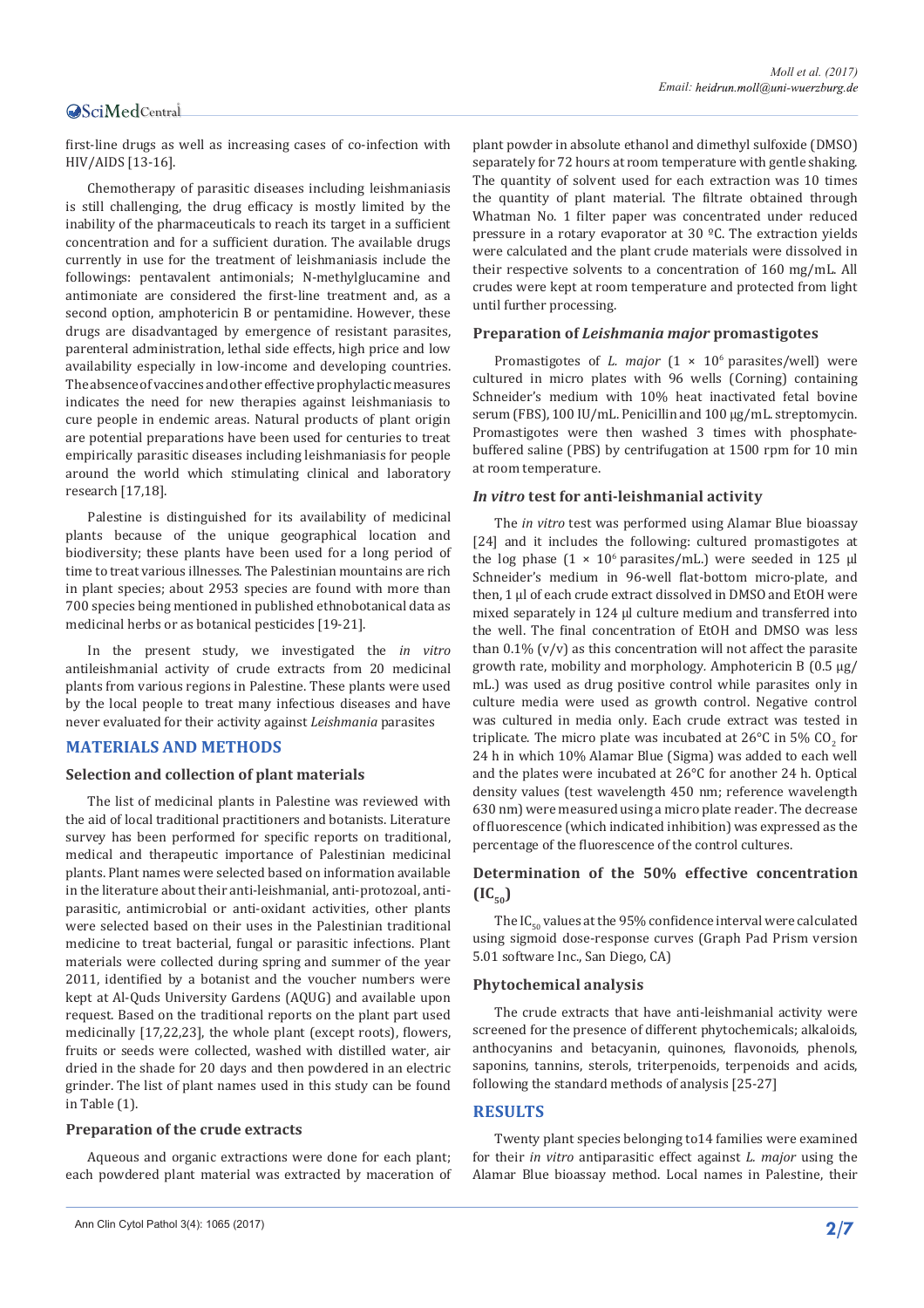scientific names and medicinal and traditional uses are listed in Table (1). Antileishmanial activities and  $IC_{50}$  results are listed in Table (2). Among the total crude extracts tested; five were found to have various levels of activities (20%), some extracts having significant antileishmanial activity with  $IC_{50}$  values ranging from 8.83 to 100  $\mu$ g/mL. Extracts with IC<sub>50</sub> less than 100  $\mu$ g/mL, were considered active. One prominent extract, *Artemisia inculta* of the ASTERACEAE (COMPOSITAE) family, was the most potent (activity 84.1% and  $IC_{50} = 8.8 \pm 2.3 \mu g/mL$ ). This was considered as promising activity, as shown in Table (2). Others have moderate to very little activities with  $IC_{50}$  values between 19.5 - 100  $\mu$ g/mL., these include extracts of *Malva sylvestris* of MALVACEAE family with leishmanicidal activity of 90.1% and IC<sub>50</sub> of 19.5  $\pm$  16.3 µg/ mL (Table 2). On the other hand, three plant extracts including *Trigonella berythea*, *Carthamus tinctorius*, and *Paronychia argentea* showed very low or even negligible activities with IC<sub>50</sub> values between 37.01 – 77.84  $\mu$ g/mL. Three plant extracts, *Sinapis arvensis*, *Crataegus aronia*, and *Calotropis procera* may be considered inactive with  $IC_{50}$  100 µg/mL. Twelve plant extracts including *Coridothymus capitatus*, *Arum palaestinum*, *Carum carvi , Dittrichia viscose, Punica granatum*, *Rosmarinus officinalis*, *Nigella ciliaris*, *Hibiscus sabdariffa*, *Ficus carica*, *Citrullus colocynthis*, *Origanum majorana*, and *Pimpinella anisum* were found inactive.

| Table 1: Selected plant species used in this study with scientific and popular names, plant parts used and their medical importance. |                                                                |                      |            |                                  |                                                                                                                                              |                                          |  |  |  |
|--------------------------------------------------------------------------------------------------------------------------------------|----------------------------------------------------------------|----------------------|------------|----------------------------------|----------------------------------------------------------------------------------------------------------------------------------------------|------------------------------------------|--|--|--|
| No                                                                                                                                   | Plant scientific name                                          | <b>English name</b>  | Parts used | <b>AOUG</b><br>voucher<br>number | <b>Medical importance</b>                                                                                                                    | Antimicrobial<br>activities<br>Reference |  |  |  |
| $\mathbf{1}$                                                                                                                         | Artemisia inculta Delile                                       | White<br>Wormwood    | Shoots     | PS-Ai10                          | Anti-Helicobactor pylori                                                                                                                     | [40]                                     |  |  |  |
| $\overline{2}$                                                                                                                       | Coridothymus capitatus (L.)<br>Rchb.f.                         | Capitate Thyme       | Leaves     | PS-Cc19                          | Antioxidant                                                                                                                                  | [41]                                     |  |  |  |
| 3                                                                                                                                    | Sinapis arvensis L.                                            | Mustard/wild         | Shoots     | PS-Sa11                          | Antibacterial                                                                                                                                | $[19]$                                   |  |  |  |
| $\overline{4}$                                                                                                                       | Arum palaestinum Boiss                                         | Arum                 | Leaves     | PS-Ap20                          | Anticancer                                                                                                                                   | $[42]$                                   |  |  |  |
| 5                                                                                                                                    | Malva sylvestris L.                                            | <b>Common Mallow</b> | Leaves     | PS-Ms50                          | Antileishmanial, Antibacterial, Anti-<br>inflammatory                                                                                        | $[43]$                                   |  |  |  |
| 6                                                                                                                                    | Carum carvi L.                                                 | Caraway              | Seeds      | PS-Cc12                          | Treatment of Gastrointestinal disorders,<br>increase flow of breast milk                                                                     | [44]                                     |  |  |  |
| $\overline{7}$                                                                                                                       | Trigonella berythea Boiss. &<br>Blanche                        | Fenugreek            | Seeds      | PS-Tb21                          | Anti-diabetic activity                                                                                                                       | $[45]$                                   |  |  |  |
| 8                                                                                                                                    | Carthamus tinctorius L.                                        | Safflower            | Flowers    | PS-Ct33                          | Treatment of dysmenorrhea, amenorrhea,<br>postpartum abdominal pain.                                                                         | [46]                                     |  |  |  |
| 9                                                                                                                                    | Paronychia argentea Lam.                                       | Silvery Whitlow      | Flowers    | PS-Pa15                          | Aphrodisiac, Diuretic                                                                                                                        | $[47]$                                   |  |  |  |
| 10                                                                                                                                   | Dittrichia viscosa (L) Greuter                                 | Inula                | Leaves     | PS-Dv22                          | Antidiabetic, antiphlogistic, antiviral,<br>antifungal, antibacterial, and antiseptic<br>properties                                          | [48]                                     |  |  |  |
| 11                                                                                                                                   | Crataegus aronia (L) Bosc<br>ex DC                             | Hawthorn,<br>Azarole | Leaves     | PS-Ca55                          | Antioxidant, treatment of cardiovascular<br>diseases                                                                                         | [49]                                     |  |  |  |
| 12                                                                                                                                   | Punica granatum L.                                             | Pomegrante           | Peel       | PS-Pg70                          | Anticancer, anti-inflammatory, treatment of<br>Osteoarthritis, traditional remedies against<br>diarrhea, dysentery and intestinal parasites. | $[50]$                                   |  |  |  |
|                                                                                                                                      |                                                                |                      | Seeds      |                                  | Antidiarrhoeal activity, antparasitic,<br>antioxidant                                                                                        | $[4]$                                    |  |  |  |
| 13                                                                                                                                   | Rosmarinus officinalis L.                                      | Rosemary             | Shoots     | PS-Ro80                          | Anti-inflammatory, antitumor, antioxidant,<br>antimicrobial, Antileishmanial, and<br>Antitrypanosomal                                        | $[51]$                                   |  |  |  |
| 14                                                                                                                                   | Nigella ciliaris DC.                                           | Black cumin          | Seeds      | PS-Nc30                          | Anticancer, anti-oxidant                                                                                                                     | $[21]$                                   |  |  |  |
| 15                                                                                                                                   | Hibiscus sabdariffa L.                                         | Roselle              | Flowers    | PS-Hs17                          | <b>Treatment of Melanoma</b>                                                                                                                 | $[52]$                                   |  |  |  |
| 16                                                                                                                                   | Ficus carica L.                                                | Fig tree             | Leaves     | PS-Fc40                          | Antimicrobial, antifungal, antioxidant, antiviral,                                                                                           | $[53]$                                   |  |  |  |
|                                                                                                                                      |                                                                |                      | White sap  |                                  | anti-inflammatory                                                                                                                            |                                          |  |  |  |
| 17                                                                                                                                   | Citrullus colocynthis (L)<br>Schrader                          | Colocynth            | Leaves     | PS-Cc18                          | Antidiabetic                                                                                                                                 | $[54]$                                   |  |  |  |
|                                                                                                                                      |                                                                |                      | Fruits     |                                  | antimicrobial                                                                                                                                | $[55]$                                   |  |  |  |
| 18                                                                                                                                   | Origanum majorana L.                                           | Sweet-Marjoram       | Leaves     | PS-0m60                          | Antimicrobial, antioxidant                                                                                                                   | $[56]$                                   |  |  |  |
| 19                                                                                                                                   | Calotropis procera (Aiton)<br>Dryand.                          | Apple of Sodom       | Leaves     | PS-Cp22                          | Anti-inflammatory                                                                                                                            | $[57]$                                   |  |  |  |
| 20                                                                                                                                   | Pimpinella anisum L.                                           | Anis                 | Seeds      | PS-Pa02                          | Antiviral, antioxidant, muscle relaxant,<br>analgesic and anticonvulsant activity,<br>hypoglycemic and hypolipidemic effect                  | $[58]$                                   |  |  |  |
|                                                                                                                                      | Abbreviations: AQUG: Al-Quds University Gardens; PS: Palestine |                      |            |                                  |                                                                                                                                              |                                          |  |  |  |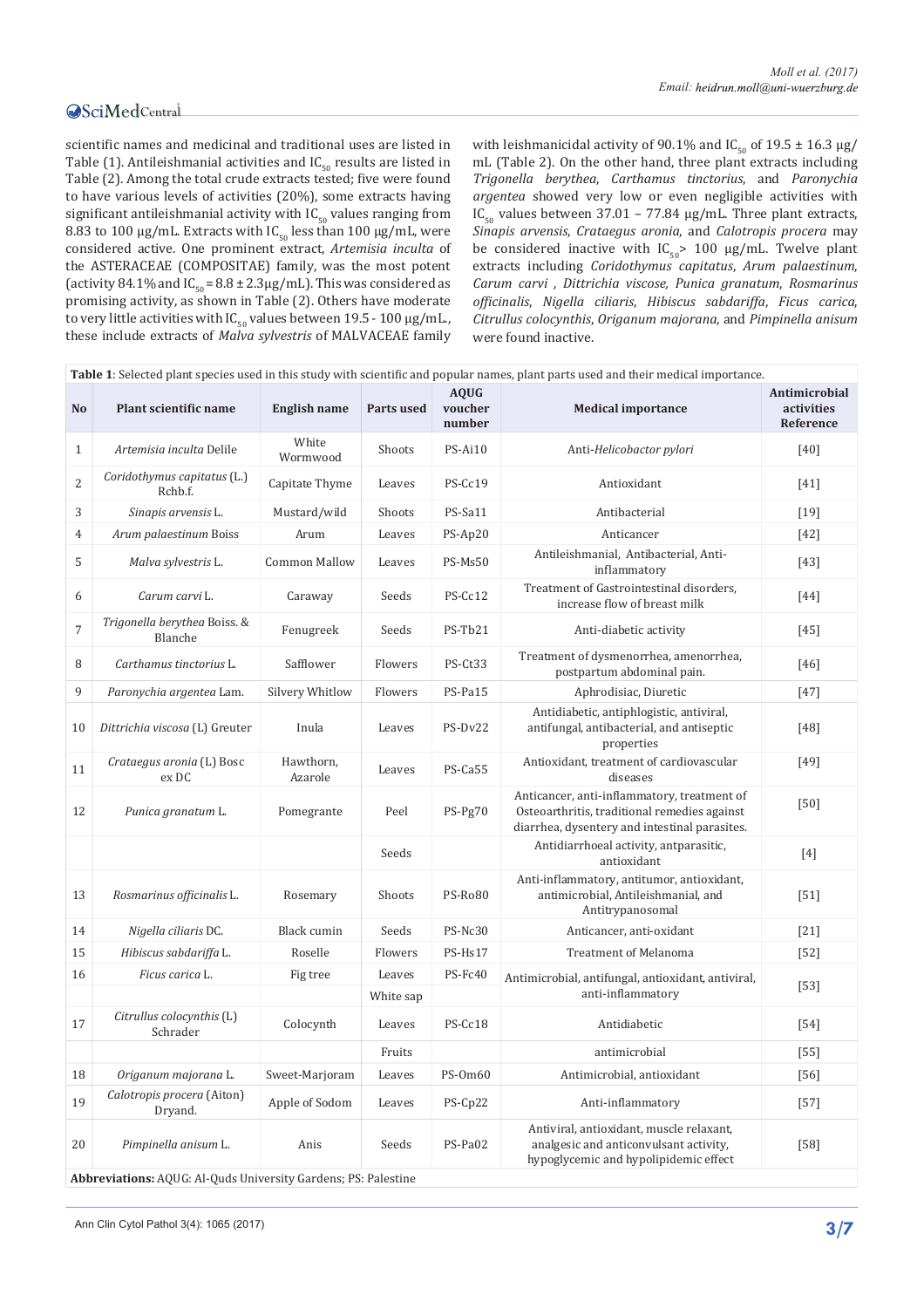| Table 2: In vitro antileishmanial activity and cytotoxicity of the plant extracts used in this study. |                                      |                           |                                  |                        |               |                                |                                                                      |  |  |  |
|-------------------------------------------------------------------------------------------------------|--------------------------------------|---------------------------|----------------------------------|------------------------|---------------|--------------------------------|----------------------------------------------------------------------|--|--|--|
|                                                                                                       |                                      |                           | <b>AOUG</b><br>voucher<br>number | Solvent <sup>(a)</sup> | Parts<br>used | Antileishmanial activity       |                                                                      |  |  |  |
| No.                                                                                                   | <b>Plant Scientific name</b>         | <b>Family name</b>        |                                  |                        |               | <sup>(b)</sup> Activity<br>(%) | IC50, $\mu$ g/ml<br>Average ±<br><b>Standard</b><br><b>Deviation</b> |  |  |  |
| $\mathbf{1}$                                                                                          | Artemisia inculta Delile             | ASTERACEAE (COMPOSITAE)   | $PS-Ai10$                        | <b>DMSO</b>            | Shoots        | 84.1                           | $8.83 \pm 2.3$                                                       |  |  |  |
| 2                                                                                                     | Coridothymus capitatus (L.) Rchb.f.  | LAMIACEAE (LABIATAE)      | PS-Cc19                          |                        | Leaves        |                                |                                                                      |  |  |  |
| 3                                                                                                     | Sinapis arvensis L.                  | BRASSICACEAE (CRUCIFERAE) | PS-Sa11                          | Ethanol                | Shoots        | 20                             | >100                                                                 |  |  |  |
| $\overline{4}$                                                                                        | Arum palaestinum Boiss               | <b>ARACEAE</b>            | PS-Ap20                          |                        | Leaves        |                                |                                                                      |  |  |  |
| 5                                                                                                     | Malva sylvestris L.                  | MALVACEAE                 | PS-Ms50                          | <b>DMSO</b>            | Leaves        | 90.1                           | 19.50±16.3                                                           |  |  |  |
| 6                                                                                                     | Carum carvi L.                       | APIACEAE (UMBELLIFERAE)   | PS-Cc12                          |                        | Seeds         |                                |                                                                      |  |  |  |
| 7                                                                                                     | Trigonella berythea Boiss. & Blanche | FABACEAE (LEGUMINOSAE)    | PS-Tb21                          | Ethanol                | Seeds         | 30                             | $77.84 \pm 46.2$                                                     |  |  |  |
| 8                                                                                                     | Carthamus tinctorius L.              | ASTERACEAE (COMPOSITAE)   | PS-Ct33                          | <b>DMSO</b>            | Flowers       | 82.1                           | $37.01 \pm 0.001$                                                    |  |  |  |
| 9                                                                                                     | Paronychia argentea Lam              | CARYOPHYLLACEAE           | PS-Pa15                          | <b>DMSO</b>            | Shoots        | 74.5                           | $77.80 \pm 46.3$                                                     |  |  |  |
| 10                                                                                                    | Dittrichia viscosa (L.) Greuter      | ASTERACEAE (COMPOSITAE)   | PS-Dv22                          |                        | Leaves        |                                |                                                                      |  |  |  |
| 11                                                                                                    | Crataegus aronia (L.) Bosc ex DC     | <b>ROSACEAE</b>           | PS-Ca55                          | <b>DMSO</b>            | Leaves        | 31.9                           | >100                                                                 |  |  |  |
| 12                                                                                                    | Punica granatum L.                   | <b>PUNICACEAE</b>         | $PS-Pg70$                        |                        | Peel          |                                |                                                                      |  |  |  |
|                                                                                                       |                                      |                           |                                  |                        | Fruits        |                                |                                                                      |  |  |  |
| 13                                                                                                    | Rosmarinus officinalis L.            | LAMIACEAE (LABIATAE)      | PS-Ro80                          |                        | Shoots        |                                |                                                                      |  |  |  |
| 14                                                                                                    | Nigella ciliaris DC.                 | RANUNCULACEAE             | PS-Nc30                          |                        | Seeds         |                                |                                                                      |  |  |  |
| 15                                                                                                    | Hibiscus sabdariffa L.               | MALVACEAE                 | PS-Hs17                          |                        | Leaves        |                                |                                                                      |  |  |  |
| 16                                                                                                    | Ficus carica L.                      | MORACEAE                  | PS-Fc40                          |                        | Leaves        |                                |                                                                      |  |  |  |
|                                                                                                       |                                      |                           |                                  |                        | White sap     |                                |                                                                      |  |  |  |
| 17                                                                                                    | Citrullus colocynthis (L.) Schrader  | CUCURBITACEAE             | PS-Cc18                          |                        | Leaves        |                                |                                                                      |  |  |  |
|                                                                                                       |                                      |                           |                                  |                        | Fruits        |                                |                                                                      |  |  |  |
| 18                                                                                                    | Origanum majorana L.                 | LAMIACEAE (LABIATAE)      | PS-0m60                          |                        | Leaves        |                                |                                                                      |  |  |  |
| 19                                                                                                    | Calotropis procera (Aiton) Dryand.   | <b>APOCYNACEAE</b>        | PS-Cp22                          | Ethanol                | Leaves        | 3                              | >100                                                                 |  |  |  |
| 20                                                                                                    | Pimpinella anisum L.                 | APIACEAE (UMBELLIFERAE)   | PS-Pa02                          |                        | Seeds         |                                |                                                                      |  |  |  |
| Abbreviations: AQUG: Al-Quds University Gardens; PS: Palestine; DMSO: Dimethyl Sulfoxide              |                                      |                           |                                  |                        |               |                                |                                                                      |  |  |  |

Among the active extracts, four were extracted with DMSO and only one with ethanol. Therefore, DMSO extracts were generally more active than the ethanol ones. The results of the qualitative phytochemical analysis of the five active extracts showed that anthocyanins and betacyanins are found in only one extract, *Paronychia argentea*, which also contains phenols, saponins, tannins, and acids. Flavonoids were found only in the most active extract, *Artemisia inculata*, which also contain phenols, saponins, and triterpenoids. *Trigonella berythea* contains saponins, tannins, terpenoids, and acids. *Carthamus tinctorius* which has moderate activity contains saponins, tannins, terpenoids, and acids. Although none of the studied extracts contained alkaloids, quinones, or sterols, each of the studied plant extract contained at least two classes of secondary metabolites. The detailed phytochemical composition is shown in Table (3). The presence of these phytoconstituents is thought to be responsible for antileichmanial activity

#### **DISCUSSION**

Medicinal plants have been known throughout history as most appropriate sources of active chemicals and their derivatives to be used as templates for designing and developing

more effective compounds, preferably with fewer side effects. Most plants that have medicinal properties in Palestine have not yet been thoroughly evaluated for their biological activities. *In vitro* screenings of various medicinal plants currently used in traditional medicine are essential and important first steps to prove the efficacy and safety of these plants in the treatment of infectious diseases, especially leishmaniasis, in poor and developing countries.

This study is designed to obtain preliminary results on the antileishmanial effects of selected medicinal plants from Palestine on *L. major*. Our results strongly suggest that *Artemisia inculta* and *Malva sylvestris* could be promising for treatment of leishmaniasis demanding a search for new chemotherapeutic agents. However, further studies need to be carried out, in order to isolate, purify and characterize active ingredients in pure forms and to understand the mechanisms of action and to evaluate the highly active crudes for further drug development. Toxicity against human cells should be done once active materials have been purified. The cytotoxicity was not carried out at this level for two reasons; firstly the plants that showed activity against *Leishmania* promastigotes are edible and traditionally used as medicinal plants for the treatment of various illnesses, and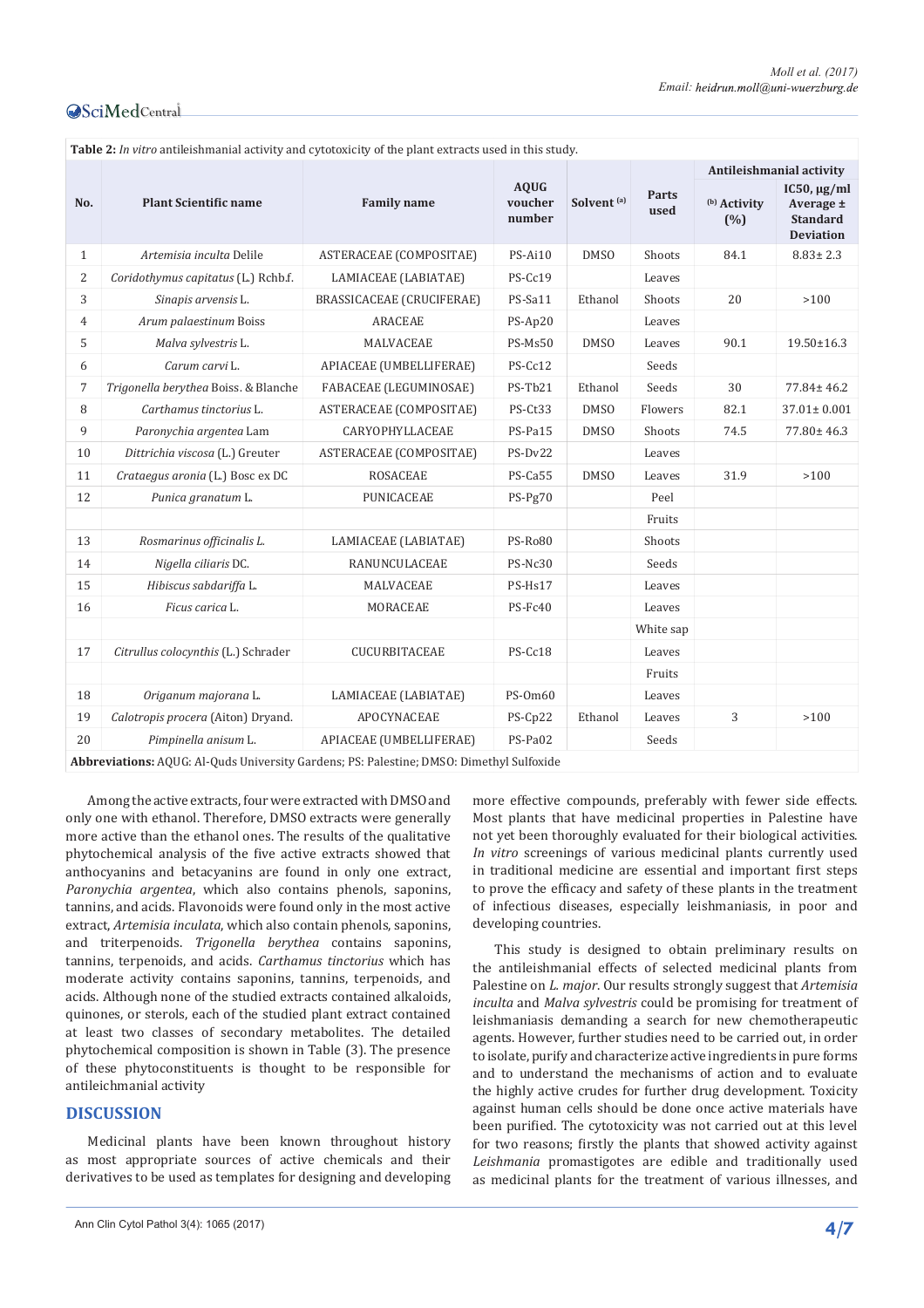| Table 3: Phytochemical composition of the five active plant extracts. |                                  |                                           |               |                        |              |                      |              |                |                    |                 |              |
|-----------------------------------------------------------------------|----------------------------------|-------------------------------------------|---------------|------------------------|--------------|----------------------|--------------|----------------|--------------------|-----------------|--------------|
| Plant sample                                                          | <b>Phytochemical composition</b> |                                           |               |                        |              |                      |              |                |                    |                 |              |
|                                                                       | Alka-<br>loids                   | Anthocy-<br>anines &<br><b>Betacyanin</b> | Qui-<br>nones | <b>Flavo-</b><br>noids | Phe-<br>nols | Sapon-<br><i>ins</i> | Tan-<br>nins | <b>Sterols</b> | Triterpe-<br>noids | Terpe-<br>noids | <b>Acids</b> |
| Artemisia inculta Delile                                              |                                  |                                           |               | $+$                    | $\ddot{}$    | $\ddot{}$            |              |                | $+$                |                 |              |
| Malva sylvestris L                                                    |                                  |                                           |               |                        |              |                      |              |                |                    |                 |              |
| Trigonella berythea-<br>Boiss, & Blanche                              |                                  |                                           |               |                        |              | $^{+}$               | $\pm$        |                |                    |                 | $\ddot{}$    |
| Carthamus tinctorius L                                                |                                  |                                           |               |                        |              | $\ddot{}$            |              |                |                    | $+$             | $+$          |
| Paronychia argentea<br>Lam                                            |                                  | $\ddot{}$                                 |               |                        | $^{+}$       | $\ddot{}$            | $^{+}$       |                |                    |                 | $\ddot{}$    |

secondly, the extracts are solely in crude and not in pure form and the active ingredient that confers toxicity for *Leishmania* is mixed up with many others that may have toxicity against human cells; therefore, cytotoxicity tests at this level may lead to exclusion of active crude extracts that may have toxic ingredients. The most active extracts come from the use of DMSO as extraction solvent, suggesting that the less polar compounds are responsible for the observed activity. Plants found active were also extracted with dichloromethane with almost the same activity, however dichloromethane is recommended since it has a boiling temperature much less than DMSO and hence easily evaporated and removed.

Natural products are potential sources of new and selective agents for the treatment of important tropical diseases caused by protozoans and other parasites [28-30]. The most active extract, *Artemisia inculta*, contains polyphenolic compounds like flavonoids and triterpenoids (Table 3) which are believed to have the ability to inhibit trypanosomal and leishmanial infections without significant toxicity to mammalian cells [31-33]. Different *Artemisia* species have been reported to have *in vitro* and *in vivo* activity against various *Leishmania* species; *Artemisia annua* leaves extract was proved to have leishmanicidal activity against *L. donovani* which causes visceral leishmaniasis [34,35]. The second promising plant is *Malva sylvestris*, reported in this study to have antileishmanial activity for the first time; it is an edible plant and people in Palestine used it extensively.

The activity of these plants is believed to be structuredependent, according to literature flavonoids bind to C-terminal nucleotide-binding domain (NBD2) of the *P*- glycoprotein-like transporter in *L. tropica* which is involved in parasite multidrug resistance [36,37]. Flavonoids also inhibit important enzymes or proteins; flavonoids quercetin inhibits DNA topoisomerases, promoting site specific DNA cleavage resulting in the growth inhibition of *L. donovani* promastigotes and amastigotes [38]. In other parasites, flavonoids inhibit the synthesis of heat shock proteins (Hsp90, Hsp70, and Hsp27); these factors are important to protect virulent parasites from the effects of host immune responses [39].

Based on susceptibility tests using Alamar Blue Bioassay, phytochemicals are routinely evaluated for antileishmanial activity. For crude extracts, activity is considered to be significant if IC<sub>50</sub> values are below 20 μg/mL. and moderate when  $20 <$  IC<sub>50</sub> < 100 μg/mL. Therefore, the activity recorded with *Artemisia* 

*inculta, Malva sylvestris, Coridothymus capitatus*, *Trigonella berythea*, *Carthamus tinctorius*, and *Paronychia argentea* against *L. major* can be considered important. Previous reports documented leishmanicidal activity of *Artemisia* species from Iran against *L. major* promastigotes [35]. The genus *Artemisia L*. (*Astraceae*) is a large, heterogeneous and widely distributed throughout the world. These species are perennial, biennial and annual herbs or small shrubs.

There was no toxicity mentioned in the literature or concerns about the use of these medicinal plants. The samples were not assayed on intracellular amastigote forms, which should be done the next step of evaluation and validation of these plants. Further analysis still to be done on the active crudes; bio-guided fractionation should also be conducted and may lead to the isolation of the major components in the active crude.

#### **CONCLUSION**

Our study investigated twenty selected crude plant extracts and their antileishmanial activity. Among them, *Artemisia inculta*  and *Malva sylvestris* exhibited promising results that may lead to the development of effective and affordable antileishmanial drugs. In developing countries, these results provide an alternative way to use plant-based remedies that might be safer, cheaper, and less toxic than existing prescription medicines. This is an area rich in possibilities, and the world's flora represents an enormous source of material for testing. However, further studies are needed, particularly bio-guided fractionation to identify the active faction and further chemical characterization of structure. This research belongs to the global effort carried by researchers around the world to locate compounds with antileishmanial activity by validating natural products as genuine sources for drug discovery

#### **ACKNOWLEDGEMENTS**

The authors gratefully thank the Deutscher Akademischer Austauschdienst (DAAD) and Zamallah program for providing travel grant. IMIB - Institute for Molecular Infection Biology, for providing support to validate this work at Würzburg University, financial support by the Deutsche Forschungsgemeinschaft (SFB 630) given To HM is gratefully acknowledged

#### **REFERENCES**

1. Ahua KM, Ioset JR, Ioset KN, Diallo D, Mauël J, Hostettmann K.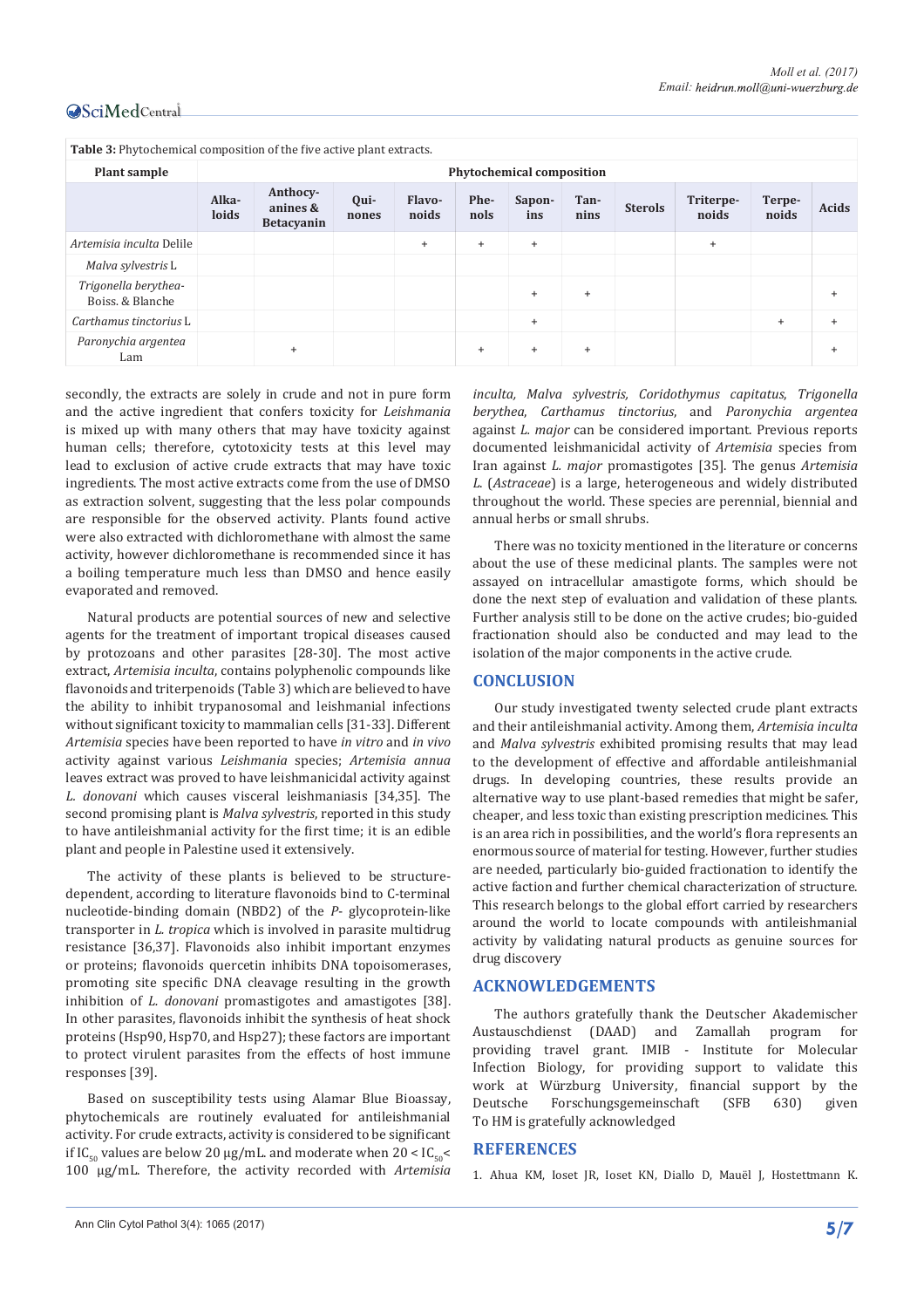Antileishmanial activities associated with plants used in the Malian traditional medicine. J Ethnopharmacol. 2007; 110: 99-104.

- 2. Braga FG, Bouzada ML, Fabri RL, de O Matos M, Moreira FO, Scio E, et al. Antileishmanial and antifungal activity of plants used in traditional medicine in Brazil. J Ethnopharmacol. 2007; 111: 396-402.
- 3. Tempone AG, Sartorelli P, Teixeira D, Prado FO, Calixto IA, Lorenzi H, et al. Brazilian flora extracts as source of novel antileishmanial and antifungal compounds. Mem Inst Oswaldo Cruz. 2008; 103: 443-449.
- 4. Khan N, Abbasi AM, Dastagir G, Nazir A, Shah GM, Shah MM, et al. Ethnobotanical and antimicrobial study of some selected medicinal plants used in Khyber Pakhtunkhwa (KPK) as a potential source to cure infectious diseases. BMC Complement Altern Med. 2014; 14: 122.
- 5. Mathabe MC, Nikolova RV, Lall N, Nyazema NZ. Antibacterial activities of medicinal plants used for the treatment of diarrhoea in Limpopo Province, South Africa. J Ethnopharmacol. 2006; 105: 286-293.
- 6. Izzo AA, Ernst E. Interactions between herbal medicines and prescribed drugs: an updated systematic review. Drugs. 2009; 69: 1777-1798.
- 7. Baker JT, Borris RP, Carté B, Cordell GA, Soejarto DD, Cragg GM, et al. Natural product drug discovery and development: new perspectives on international collaboration. J Nat Prod. 1995; 58: 1325-1357.
- 8. Ndjonka D, Rapado LN, Silber AM, Liebau E, Wrenger C. Natural products as a source for treating neglected parasitic diseases. Int J Mol Sci. 2013; 14: 3395-3439.
- 9. Fournet A, Muñoz V. Natural products as trypanocidal, antileishmanial and antimalarial drugs. Curr Top Med Chem. 2002; 2: 1215-1237.
- 10.Alvar J, Velez ID, Bern C, Herrero M, Desjeux P, Cano J, et al. Leishmaniasis worldwide and global estimates of its incidence. PLoS One. 2012; 7: e35671.
- 11.Alawieh A, Musharrafieh U, Jaber A, Berry A, Ghosn N, Bizri AR. Revisiting leishmaniasis in the time of war: the Syrian conflict and the Lebanese outbreak. Int J Infect Dis. 2014; 29: 115-119.
- 12.Hayani K, Dandashli A, Weisshaar E. Cutaneous leishmaniasis in Syria: clinical features, current status and the effects of war. Acta Derm Venereol. 2015; 95: 62-66.
- 13.Giudice A1, Camada I, Leopoldo PT, Pereira JM, Riley LW, Wilson ME, et al. Resistance of Leishmania (Leishmania) amazonensis and Leishmania (Viannia) braziliensis to nitric oxide correlates with disease severity in Tegumentary Leishmaniasis. BMC Infect Dis. 2007; 7: 7.
- 14.Rojas R, Valderrama L, Valderrama M, Varona MX, Ouellette M, Saravia NG. Resistance to antimony and treatment failure in human Leishmania (Viannia) infection. J Infect Dis. 2006; 193: 1375-1383.
- 15.Grabmeier-Pfistershammer K, Poeppl W, Brunner PM, Rappersberger K, Rieger A. Clinical Challenges in the Management of Leishmania/HIV Coinfection in a Nonendemic Area: A Case Report. Case Rep Infect Dis. 2012; 2012: 787305.
- 16.Copeland NK, Aronson NE. Leishmaniasis: treatment updates and clinical practice guidelines review. Curr Opin Infect Dis. 2015; 28: 426-437.
- 17.Duke JA, Duke P-AK, Du Cellie JL. Duke's handbook of medicinal plants of the bible: CRC Press, Taylor & Francis Group. 2007.
- 18.Bahmani M, Saki K, Ezatpour B, Shahsavari S, Eftekhari Z, Jelodari M, et al. Leishmaniosis phytotherapy: Review of plants used in Iranian traditional medicine on leishmaniasis. Asian Pa J Trop Biomed. 2015; 5: 695-701.
- 19.Jaradat N, Masoud B, Abu-hadid M. Screening antibacterial and

antifungal activities and evaluation of the exhaustive extractions yields for Verbascum sinuatum L. Int J Res Ayurveda Pharm. 2015; 6.

- 20.Dafni A, Yaniv Z, Palevitch D. Ethnobotanical survey of medicinal plants in northern Israel. J Ethnopharmacol. 1984; 10: 295-310.
- 21.Ali-Shtayeh MS, Jamous RM, Jamous RM. Herbal preparation use by patients suffering from cancer in Palestine. Complement Ther Clin Pract. 2011; 17: 235-240.
- 22.Said O, Khalil K, Fulder S, Azaizeh H. Ethnopharmacological survey of medicinal herbs in Israel, the Golan Heights and the West Bank region. J Ethnopharmacol. 2002; 83: 251-265.
- 23.Ali-Shtayeh MS, Jamous RM, Al-Shafie' JH, Elgharabah WA, Kherfan FA, Qarariah KH, et al. Traditional knowledge of wild edible plants used in Palestine (Northern West Bank): a comparative study. J Ethnobiol Ethnomed. 2008; 4: 13.
- 24.Mikus J, Steverding D. A simple colorimetric method to screen drug cytotoxicity against Leishmania using the dye Alamar Blue. Parasitol Int. 2000; 48: 265-269.
- 25.Sofowora A. Research on medicinal plants and traditional medicine in Africa. J Altern Complement Med. 1996; 2: 365-372.
- 26.Harborne J. Phytochemical methods, a guide to modern techniques of plant analysis. 2nd edn. Chapman and Hall. New York press. 1973.
- 27.Anyasor GN, Ogunwenmo O, Oyelana OA, Akpofunure BE. Phytochemical constituents and antioxidant activities of aqueous and methanol stem extracts of Costus afer Ker Gawl.(Costaceae). Afr J Biotechnol. 2013; 9: 4880-4884.
- 28.Ezatpour B, Saedi Dezaki E, Mahmoudvand H, Azadpour M, Ezzatkhah F. In Vitro and In Vivo Antileishmanial Effects of Pistacia khinjuk against Leishmania tropica and Leishmania major. Evid Based Complement Alternat Med. 2015; 2015: 149707.
- 29.Mishra BB, Kale RR, Singh RK, Tiwari VK. Alkaloids: future prospective to combat leishmaniasis. Fitoterapia. 2009; 80: 81-90.
- 30.Radtke OA, Foo LY, Lu Y, Kiderlen AF, Kolodziej H. Evaluation of sage phenolics for their antileishmanial activity and modulatory effects on interleukin-6, interferon and tumour necrosis factor-alpha-release in RAW 264.7 cells. Z Naturforsch. 2003; 58: 395-400.
- 31.Tasdemir D, Kaiser M, Brun R, Yardley V, Schmidt TJ, Tosun F, et al. Antitrypanosomal and antileishmanial activities of flavonoids and their analogues: in vitro, in vivo, structure-activity relationship, and quantitative structure-activity relationship studies. Antimicrob Agents Chemother. 2006; 50: 1352-1364.
- 32.Mandal D, Panda N, Kumar S, Banerjee S, Mandal NB, Sahu NP. A triterpenoid saponin possessing antileishmanial activity from the leaves of Careya arborea. Phytochemistry. 2006; 67: 183-190.
- 33.Bero J, Hannaert V, Chataigné G, Hérent MF, Quetin-Leclercq J. In vitro antitrypanosomal and antileishmanial activity of plants used in Benin in traditional medicine and bio-guided fractionation of the most active extract. J Ethnopharmacol. 2011; 137: 998-1002.
- 34.Islamuddin M, Chouhan G, Tyagi M, Abdin MZ, Sahal D, Afrin F. Leishmanicidal activities of Artemisia annua leaf essential oil against Visceral Leishmaniasis. Front Microbiol. 2014, 5: 626.
- 35.Emami SA, Zamanai Taghizadeh Rabe S, Ahi A, Mahmoudi M. Inhibitory Activity of Eleven Artemisia Species from Iran against Leishmania Major Parasites. Iran J Basic Med Sci. 2012; 15: 807-811.
- 36.Perez-Victoria JM, Chiquero MJ, Conseil G, Dayan G, Di Pietro A, Barron D, et al. Correlation between the affinity of flavonoids binding to the cytosolic site of Leishmania tropica multidrug transporter and their efficiency to revert parasite resistance to daunomycin. Biochemistry. 1999; 38: 1736-1743.